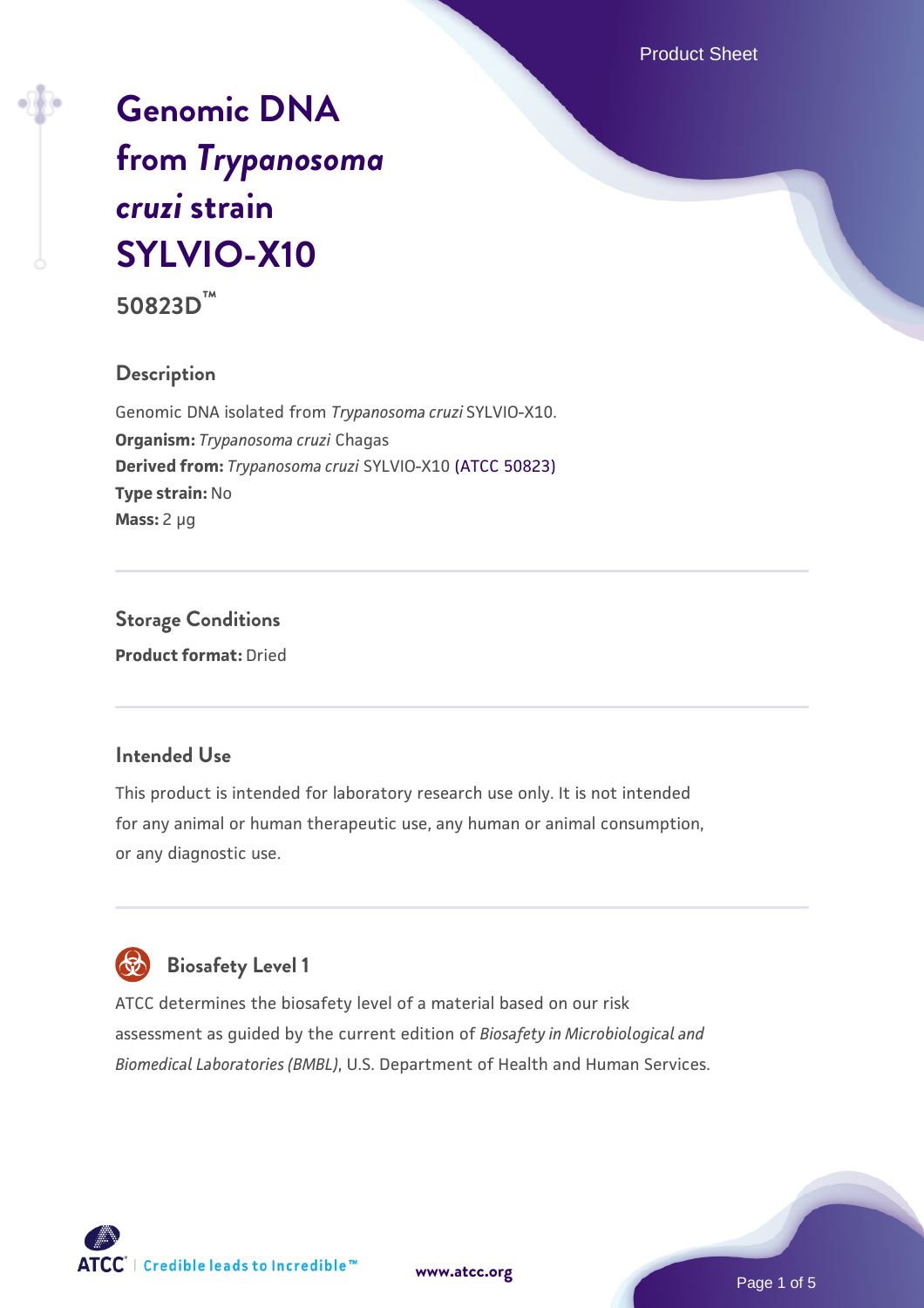# **[Genomic DNA from](https://www.atcc.org/products/50823d)** *[Trypanosoma cruzi](https://www.atcc.org/products/50823d)* [strain SYLVIO-](https://www.atcc.org/products/50823d) Product Sheet **[X10](https://www.atcc.org/products/50823d)**

#### **50823D**

It is your responsibility to understand the hazards associated with the material per your organization's policies and procedures as well as any other applicable regulations as enforced by your local or national agencies.

### **Certificate of Analysis**

For batch-specific test results, refer to the applicable certificate of analysis that can be found at www.atcc.org.

### **Handling Procedures**

1. Rehydrate contents of vial with 1X TE or molecular grade H<sub>2</sub>O.

2. Place vial at 55°C for 30 minutes to 1 hour or at 22°C overnight.

### **Quality Control Specifications**

#### **Purity (A260/A280):** 1.6 to 2.1

**Integrity:** Integrity of DNA was determined by electrophoresis on a 1% agarose gel stained with SYBR Safe™, and was found to be of high molecular weight.

**Functional tests:** Functional activity was confirmed by PCR amplification of the 18S rRNA gene.

**Identity:** Identity confirmed by sequencing of the 18S rRNA gene.

#### **Notes**

Genomic DNA isolated from protists is appropriate for PCR\* and other molecular biology applications.

\*The polymerase chain reaction (PCR) process is covered by patents owned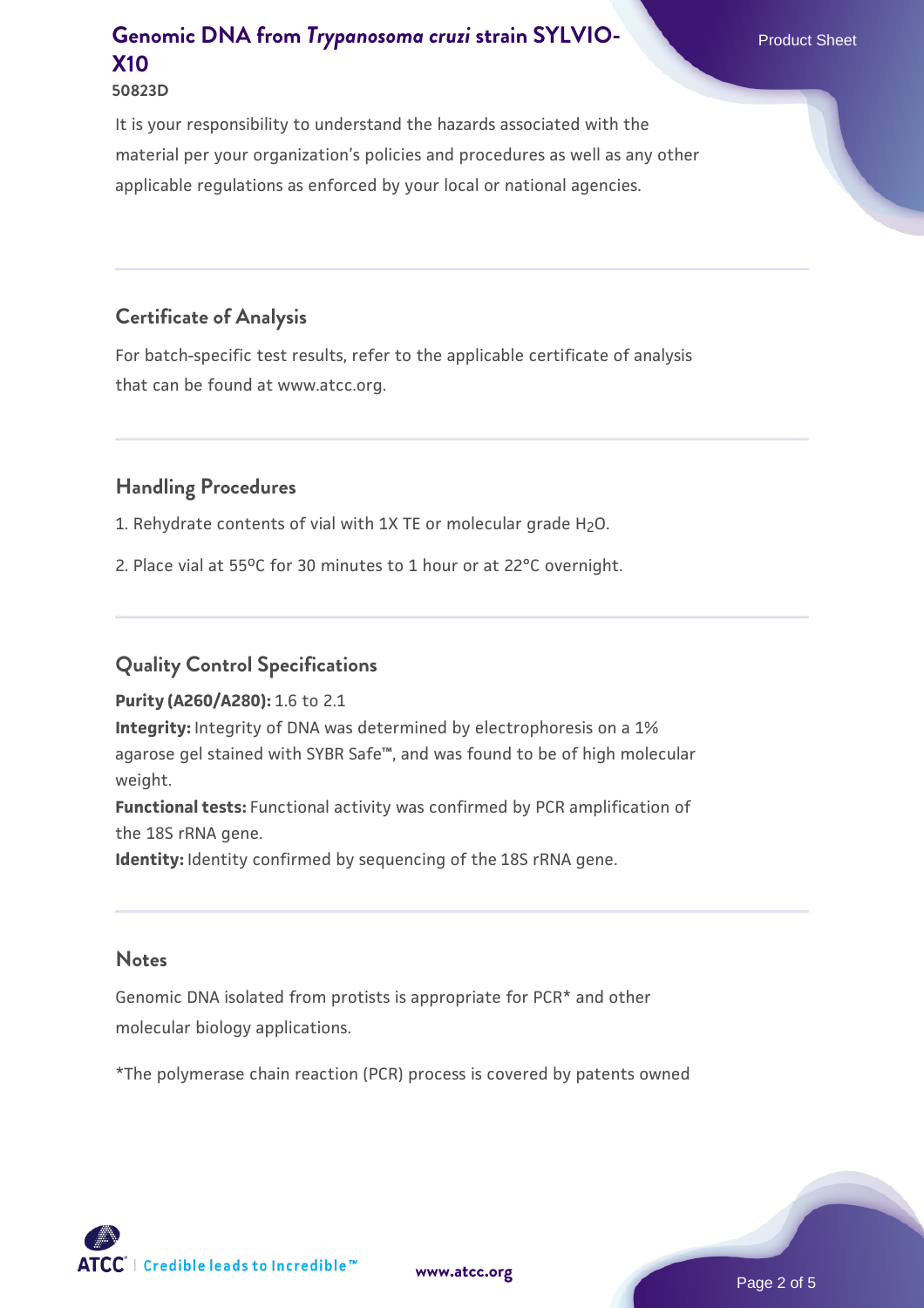# **[Genomic DNA from](https://www.atcc.org/products/50823d)** *[Trypanosoma cruzi](https://www.atcc.org/products/50823d)* [strain SYLVIO-](https://www.atcc.org/products/50823d) Product Sheet **[X10](https://www.atcc.org/products/50823d)**

**50823D**

by Hoffmann-LaRoche Inc. Use of the PCR process requires a license.

### **Material Citation**

If use of this material results in a scientific publication, please cite the material in the following manner: Genomic DNA from *Trypanosoma cruzi* strain SYLVIO-X10 (ATCC 50823D)

### **References**

References and other information relating to this material are available at www.atcc.org.

### **Warranty**

The product is provided 'AS IS' and the viability of ATCC® products is warranted for 30 days from the date of shipment, provided that the customer has stored and handled the product according to the information included on the product information sheet, website, and Certificate of Analysis. For living cultures, ATCC lists the media formulation and reagents that have been found to be effective for the product. While other unspecified media and reagents may also produce satisfactory results, a change in the ATCC and/or depositor-recommended protocols may affect the recovery, growth, and/or function of the product. If an alternative medium formulation or reagent is used, the ATCC warranty for viability is no longer valid. Except as expressly set forth herein, no other warranties of any kind are provided, express or implied, including, but not limited to, any implied warranties of merchantability, fitness for a particular purpose, manufacture according to cGMP standards, typicality, safety, accuracy, and/or noninfringement.

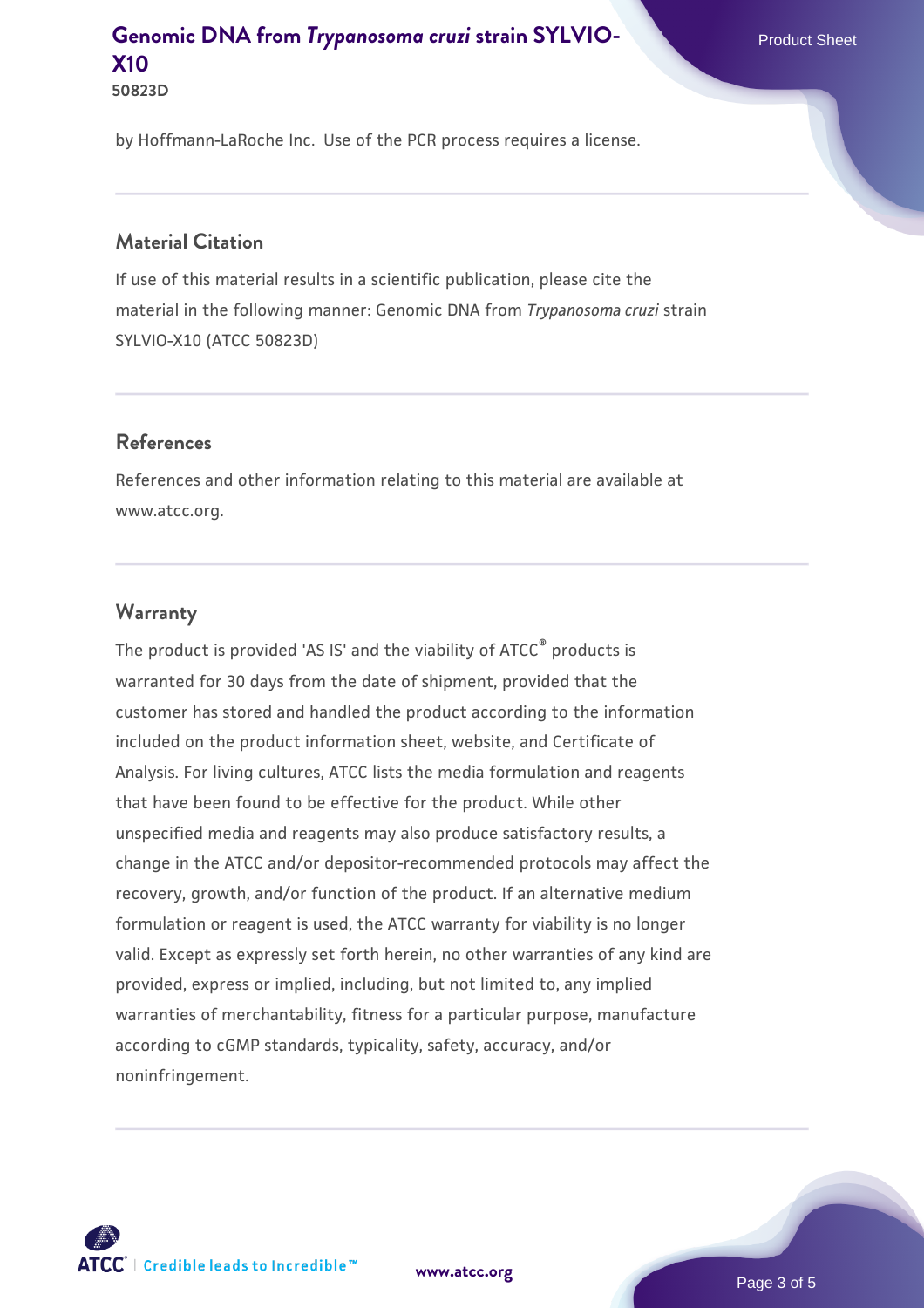### **[Genomic DNA from](https://www.atcc.org/products/50823d)** *[Trypanosoma cruzi](https://www.atcc.org/products/50823d)* [strain SYLVIO-](https://www.atcc.org/products/50823d) Product Sheet **[X10](https://www.atcc.org/products/50823d) 50823D**

### **Disclaimers**

This product is intended for laboratory research use only. It is not intended for any animal or human therapeutic use, any human or animal consumption, or any diagnostic use. Any proposed commercial use is prohibited without a license from ATCC.

While ATCC uses reasonable efforts to include accurate and up-to-date information on this product sheet, ATCC makes no warranties or representations as to its accuracy. Citations from scientific literature and patents are provided for informational purposes only. ATCC does not warrant that such information has been confirmed to be accurate or complete and the customer bears the sole responsibility of confirming the accuracy and completeness of any such information.

This product is sent on the condition that the customer is responsible for and assumes all risk and responsibility in connection with the receipt, handling, storage, disposal, and use of the ATCC product including without limitation taking all appropriate safety and handling precautions to minimize health or environmental risk. As a condition of receiving the material, the customer agrees that any activity undertaken with the ATCC product and any progeny or modifications will be conducted in compliance with all applicable laws, regulations, and guidelines. This product is provided 'AS IS' with no representations or warranties whatsoever except as expressly set forth herein and in no event shall ATCC, its parents, subsidiaries, directors, officers, agents, employees, assigns, successors, and affiliates be liable for indirect, special, incidental, or consequential damages of any kind in connection with or arising out of the customer's use of the product. While reasonable effort is made to ensure authenticity and reliability of materials on deposit, ATCC is not liable for damages arising from the misidentification or misrepresentation of such materials.

Please see the material transfer agreement (MTA) for further details regarding the use of this product. The MTA is available at www.atcc.org.

**Copyright and Trademark Information**